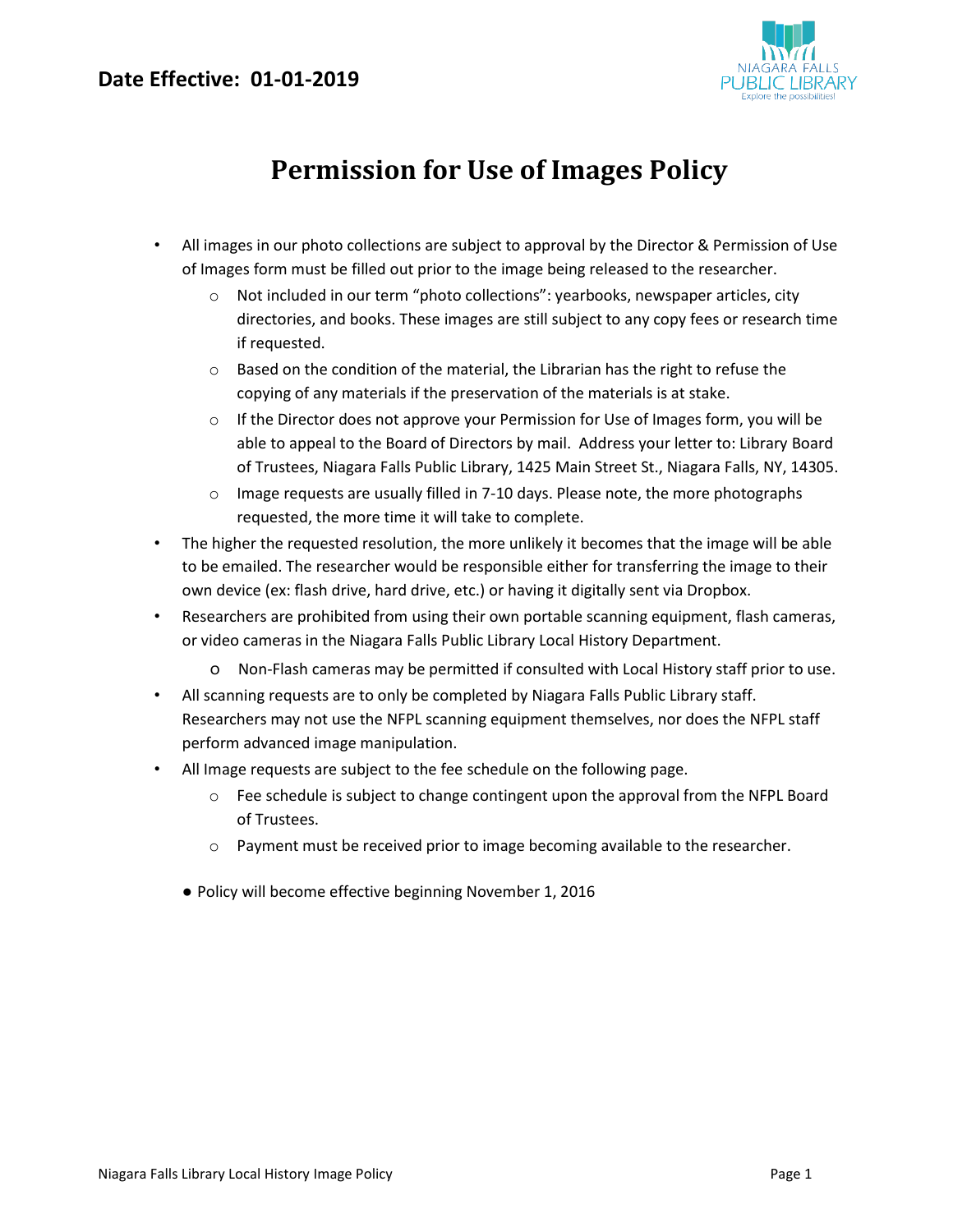

## **FEE SCHEDULE FOR DIGITAL IMAGES**

### **PERSONAL USE OF IMAGES**

Check Box for your choice:

| Photographs in digitized collection                                   | \$5/image  |
|-----------------------------------------------------------------------|------------|
| Photographs not yet digitized (JPEG, up to 600dpi):<br>DPI requested: | \$10/image |
| Photographs not yet digitized (TIFF, up to 600dpi):<br>DPI requested: | \$15/image |

### **COMMERCIAL USE OF IMAGES (1-time use only):**

Check Box for your choice:

| Photographs in digitized collection                                   | \$100/image |
|-----------------------------------------------------------------------|-------------|
| Photographs not yet digitized (JPEG, up to 600dpi):<br>DPI requested: | \$150/image |
| Photographs not yet digitized (TIFF, up to 600dpi):<br>DPI requested: | \$200/image |

#### **ACADEMIC/GOVERNMENT/NON-PROFIT USE OF IMAGES (1-time use only):**

Check Box for your choice:

| Photographs in digitized collection                                   | \$0/image (up to 10 photos at<br>one time) |
|-----------------------------------------------------------------------|--------------------------------------------|
| Photographs not yet digitized (JPEG, up to 600dpi):<br>DPI requested: | \$5/image                                  |
| Photographs not yet digitized (TIFF, up to 600dpi):<br>DPI requested: | \$10/image                                 |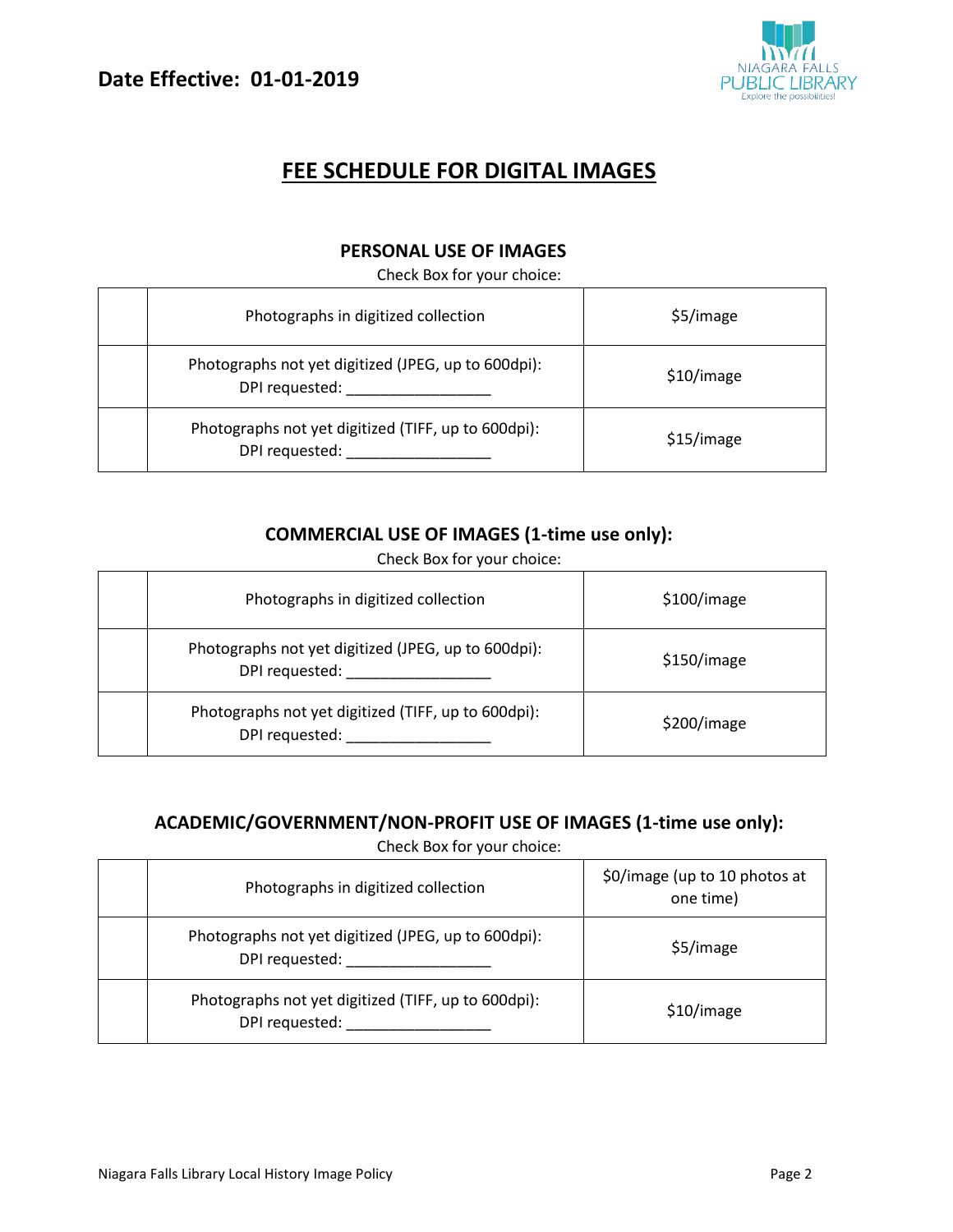

## **FEE SCHEDULE FOR PRINTED PHOTOGRAPHS**

Printed Photographs are to be used for personal use only

### **SIZE: 8 ½ x 11, Glossy Print:**

Check Box for your choice:

| Photographs in digitized collection | \$10 |
|-------------------------------------|------|
| Photographs not yet digitized       | \$20 |

### **SIZE: 13x19, Glossy Print:**

Check Box for your choice:

| Photographs in digitized collection | \$20 |  |  |  |
|-------------------------------------|------|--|--|--|
| Photographs not yet digitized       | \$30 |  |  |  |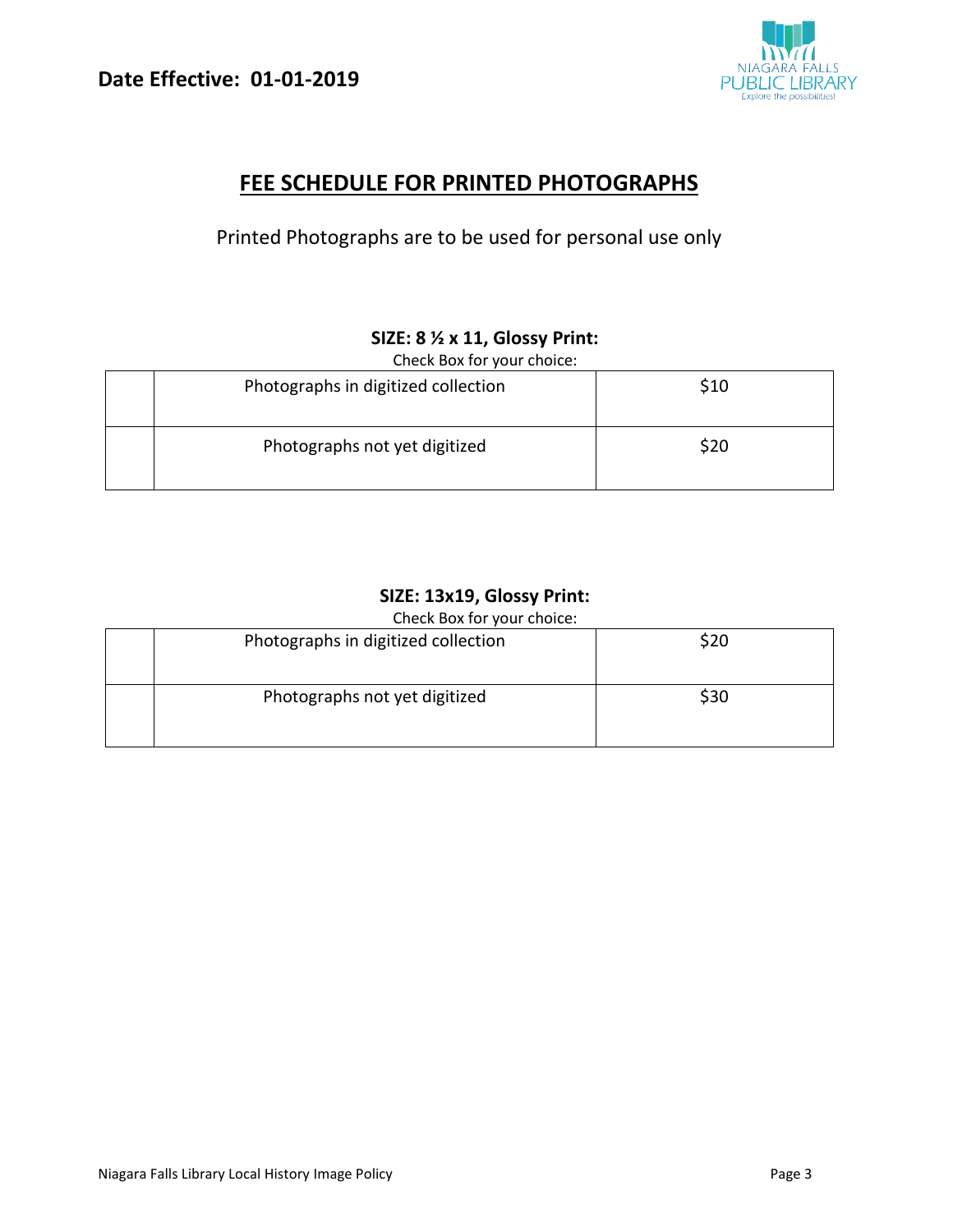**PLEASE PRINT** 



### **Permission for Use of Images form**

 1425 Main Street, Niagara Falls, NY 14305 Phone (716) 286-4899 Fax (716) 286-4912

#### **PART 1: APPLICANT INFORMATION**

| 1 LLAJL I IVIIV I      |                                                                                                                                                                                                                                |  |                                              |  |
|------------------------|--------------------------------------------------------------------------------------------------------------------------------------------------------------------------------------------------------------------------------|--|----------------------------------------------|--|
|                        |                                                                                                                                                                                                                                |  |                                              |  |
|                        |                                                                                                                                                                                                                                |  |                                              |  |
|                        |                                                                                                                                                                                                                                |  | State ______ Zip code ______________         |  |
| Phone ________________ | Fax: The contract of the contract of the contract of the contract of the contract of the contract of the contract of the contract of the contract of the contract of the contract of the contract of the contract of the contr |  | Email <u>_______________________________</u> |  |

#### **PART 2: CONDITIONS OF APPLICATION**

By signing this application, you agree to the following if permission is granted:

- 1) Permitted Use: You may use the images only for the purpose described on the following page under "Project Description."
- 2) Copyright and Third Party Rights: Unless notified explicitly otherwise in writing by the Library, you acknowledge and agree that the Library may not be the owner of the copyright for these images and that any permission granted does not constitute a copyright license. You agree to obtain any authorizations from third parties as may be required for your use of the images, including copyright and publicity rights.
- 3) Credits: You agree to use the credit, Image Courtesy of the Niagara Falls Public Library. The credit information for digital files must be integral with the image as it is displayed, so that downloading of the image includes the credit line.
- 4) Contribution of Copy: You agree to provide one copy of the publication/project to the Library in the case of film, a video copy is acceptable. (In some circumstances a copy is requested, but not required, such as for small personal publishing projects. In the case of signage or single items a copy is not required.) You must provide the Library with the URL address for all websites where the images are displayed, and you must notify the Library of all URL address changes.
- 5) Liability: You agree to defend, indemnify, and hold harmless the Niagara Falls Public Library and its officers, employees, and agents from and against any and all liability, including costs and expenses, based on the violation of rights of ownership, infringement of copyright, or invasion of rights of privacy, or laws of libel, resulting from your use of the images.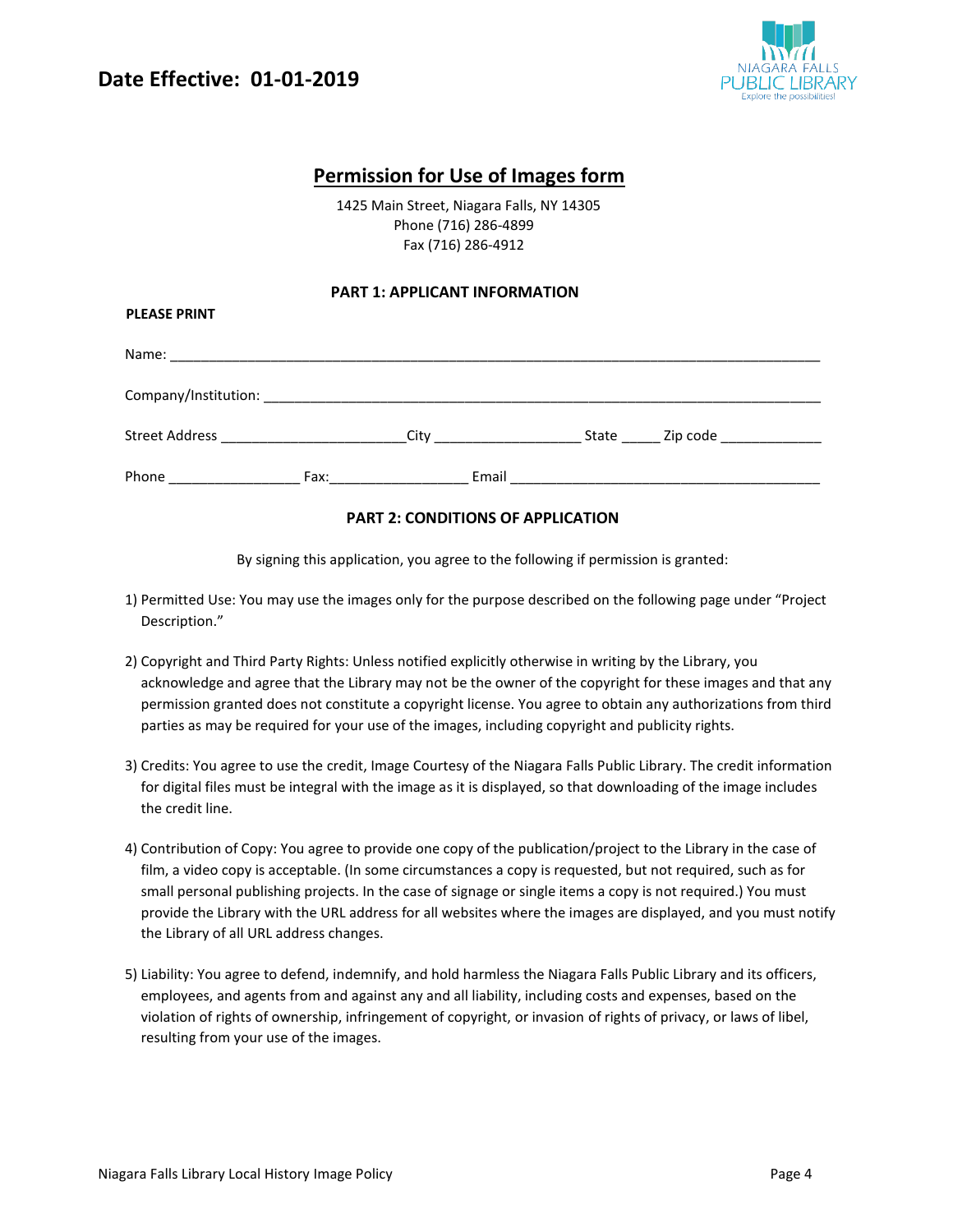## **Date Effective: 01-01-2019**



- 7) You agree to all the terms written in the Image Policy (effective 11/01/2016)
- 8) Effect of Non-Compliance: You understand and agree that failure to comply with one or more of the conditions stated herein may result in the loss of any permission granted and the denial of future requests for reproductions.

By signing below, you agree to the above conditions. If you are requesting the images for a company or organization you represent, that you have the authority to act on behalf of that company or organization:

| Signature |     | Jdle |      |
|-----------|-----|------|------|
|           | ___ |      | ____ |

JBLIC LIBRARY Explore the possibilities.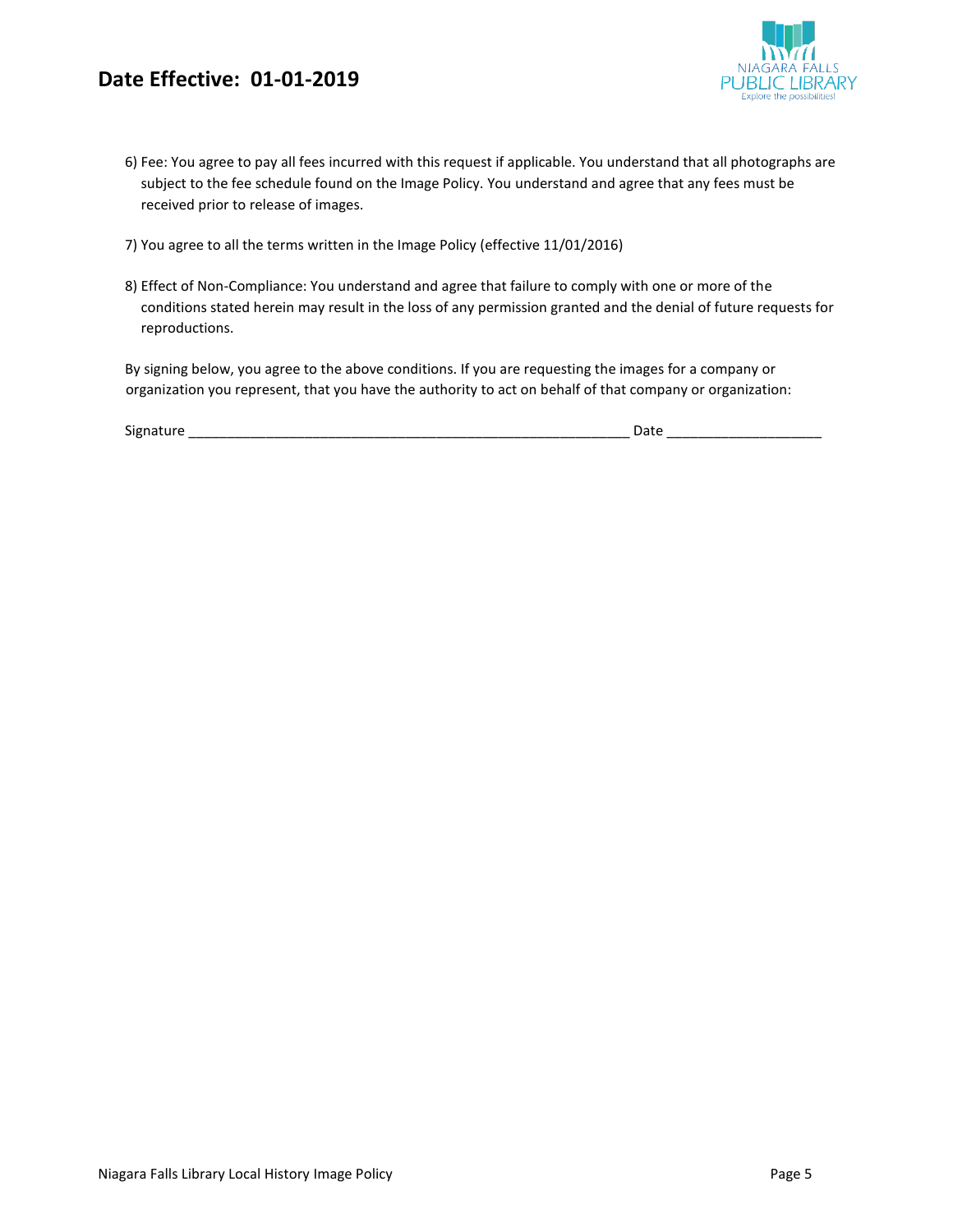## **Date Effective: 01-01-2019**



#### **PART 3: PROJECT**

| <b>PLEASE PRINT</b> |                                                                           |
|---------------------|---------------------------------------------------------------------------|
|                     |                                                                           |
|                     |                                                                           |
|                     |                                                                           |
|                     | Intended Use of Image(s) [Please check at least one]:                     |
|                     | $\Box$ Non-Profit (if chosen, please fill out the following information): |
|                     |                                                                           |
|                     |                                                                           |
|                     | $\Box$ Government (if chosen, please fill out the following information): |
|                     |                                                                           |
|                     |                                                                           |
| $\Box$ Academic     |                                                                           |
| $\star$             |                                                                           |
| $^{\star}$          |                                                                           |
| ◘<br>Personal       |                                                                           |
|                     | $\Box$ Personal Use or Research (no publication or public presentation)   |
| ❏                   | Interior Decoration or Display (in a private home or office)              |
| ⊔                   |                                                                           |
| Commercial<br>□     |                                                                           |
| П                   | <b>Printed Source</b>                                                     |
| □                   | E-Books                                                                   |
| ∩                   | Television/Film Production                                                |
| □                   | Video/DVD                                                                 |
| □                   | Website                                                                   |
|                     | Exhibition/Display/Presentation<br>$\Box$                                 |
| □                   | Newspaper article                                                         |
| ப                   | Signage                                                                   |
| □                   | Brochure/Flyer/Poster                                                     |
| ◘                   | Advertising                                                               |
| □                   | Display                                                                   |
| □                   | Magazine/Journal article                                                  |
| ◻                   | Book                                                                      |
| □                   | Self-publishing                                                           |
| ◻                   | Report/Limited publication                                                |
| $\Box$              | Other (please explain):                                                   |